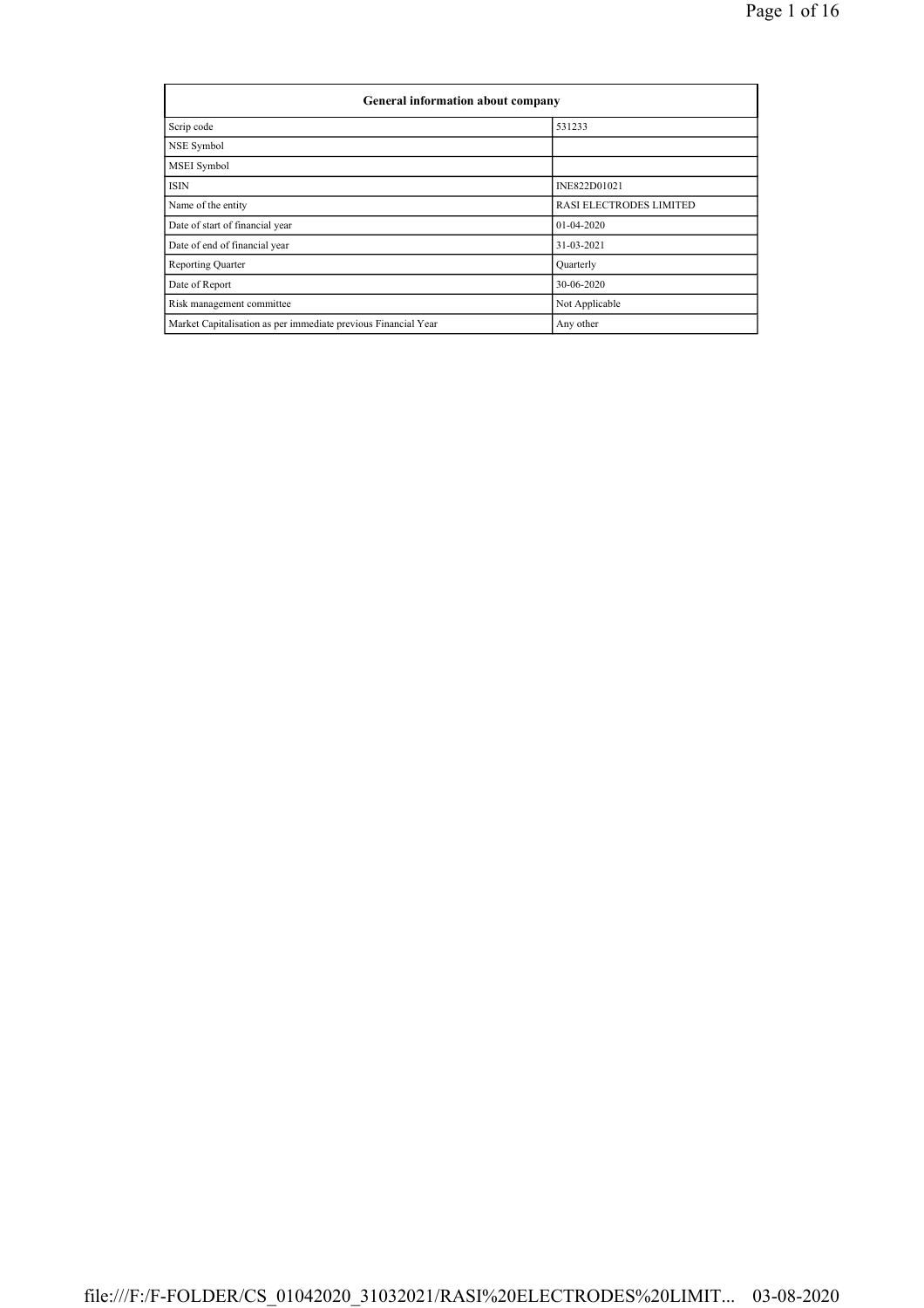|                                                                                                                                                                                                                                                                                                                                                                                                                                                                                                                                                                                                                                                                | <b>Annexure I</b>                           |          |                                                       |                                       |                                                                                                                                                                      |                                                                                                                                                                           |                                                                                                                                                                                                               |  |            |            |     |  |              |  |          |
|----------------------------------------------------------------------------------------------------------------------------------------------------------------------------------------------------------------------------------------------------------------------------------------------------------------------------------------------------------------------------------------------------------------------------------------------------------------------------------------------------------------------------------------------------------------------------------------------------------------------------------------------------------------|---------------------------------------------|----------|-------------------------------------------------------|---------------------------------------|----------------------------------------------------------------------------------------------------------------------------------------------------------------------|---------------------------------------------------------------------------------------------------------------------------------------------------------------------------|---------------------------------------------------------------------------------------------------------------------------------------------------------------------------------------------------------------|--|------------|------------|-----|--|--------------|--|----------|
|                                                                                                                                                                                                                                                                                                                                                                                                                                                                                                                                                                                                                                                                |                                             |          |                                                       |                                       |                                                                                                                                                                      |                                                                                                                                                                           | Annexure I to be submitted by listed entity on quarterly basis                                                                                                                                                |  |            |            |     |  |              |  |          |
|                                                                                                                                                                                                                                                                                                                                                                                                                                                                                                                                                                                                                                                                | <b>I. Composition of Board of Directors</b> |          |                                                       |                                       |                                                                                                                                                                      |                                                                                                                                                                           |                                                                                                                                                                                                               |  |            |            |     |  |              |  |          |
| Disclosure of notes on composition of board of directors explanatory<br>Wether the listed entity has a Regular Chairperson   Yes                                                                                                                                                                                                                                                                                                                                                                                                                                                                                                                               |                                             |          |                                                       |                                       |                                                                                                                                                                      |                                                                                                                                                                           |                                                                                                                                                                                                               |  |            |            |     |  |              |  |          |
|                                                                                                                                                                                                                                                                                                                                                                                                                                                                                                                                                                                                                                                                |                                             |          |                                                       |                                       |                                                                                                                                                                      |                                                                                                                                                                           |                                                                                                                                                                                                               |  |            |            | Yes |  |              |  |          |
| Whether Chairperson is related to MD or CEO<br>No of<br>Directorship<br>Whether<br>in listed<br>special<br>entities<br>Tenure<br>resolution<br>Date of<br><b>Initial Date</b><br>including<br>Date<br>of<br>Category<br>Date of Re-<br>Category 2<br>Date of<br>f the<br>Category 1<br>passed?<br>passing<br>PAN<br><b>DIN</b><br>3 of<br>this listed<br>of<br>of<br>director<br>of directors<br>cessation<br>of directors<br>[Refer Reg.<br>special<br>appointment<br>or<br>Birth<br>entity (Refer<br>directors<br>appointment<br>(in<br>resolution<br>$17(1A)$ of<br>Regulation<br>months)<br>Listing<br>$17A$ of<br>Regulations]<br>Listing<br>Regulations) |                                             |          |                                                       |                                       | No of<br>Independent<br>Directorship<br>in listed<br>entities<br>including<br>this listed<br>entity<br>(Refer<br>Regulation<br>$17A(1)$ of<br>Listing<br>Regulations | Number of<br>memberships<br>in Audit/<br>Stakeholder<br>Committee<br>(s) including<br>this listed<br>entity (Refer<br>Regulation<br>$26(1)$ of<br>Listing<br>Regulations) | No of post<br>of<br>Chairperson<br>in Audit/<br>Stakeholder<br>Committee<br>held in<br>listed<br>entities<br>including<br>this listed<br>entity (Refer<br>Regulation<br>$26(1)$ of<br>Listing<br>Regulations) |  |            |            |     |  |              |  |          |
| T<br>U                                                                                                                                                                                                                                                                                                                                                                                                                                                                                                                                                                                                                                                         | AAKPK6088N                                  | 01560805 | Non-<br>Executive -<br>Non<br>Independent<br>Director | Chairperson<br>related to<br>Promoter |                                                                                                                                                                      | $23 -$<br>$07 -$<br>1965                                                                                                                                                  | NA                                                                                                                                                                                                            |  | 13-02-1995 | 26-09-2019 |     |  | $\mathbf{0}$ |  |          |
| <b>LAI</b><br>$\overline{\mathcal{M}}$                                                                                                                                                                                                                                                                                                                                                                                                                                                                                                                                                                                                                         | AAIPK7746D                                  | 00594168 | Executive<br>Director                                 | Not<br>Applicable                     | CEO-<br>MD                                                                                                                                                           | $17-$<br>$09-$<br>1959                                                                                                                                                    | NA                                                                                                                                                                                                            |  | 08-03-1994 | 13-02-2016 | 60  |  | $\mathbf{0}$ |  | $\bf{0}$ |
| M<br><b>MSHI</b>                                                                                                                                                                                                                                                                                                                                                                                                                                                                                                                                                                                                                                               | AHAPD4821B                                  | 00207799 | Non-<br>Executive -<br>Independent<br>Director        | Not<br>Applicable                     |                                                                                                                                                                      | $23 -$<br>$03 -$<br>1975                                                                                                                                                  | NA                                                                                                                                                                                                            |  | 10-01-2004 | 01-04-2019 | 60  |  | -1           |  |          |
|                                                                                                                                                                                                                                                                                                                                                                                                                                                                                                                                                                                                                                                                | AAFPG4594E                                  | 00513570 | Non-<br>Executive -<br>Independent<br>Director        | Not<br>Applicable                     |                                                                                                                                                                      | $14-$<br>$10-$<br>1975                                                                                                                                                    | NA                                                                                                                                                                                                            |  | 15-12-2005 | 01-04-2019 | 60  |  |              |  | $\theta$ |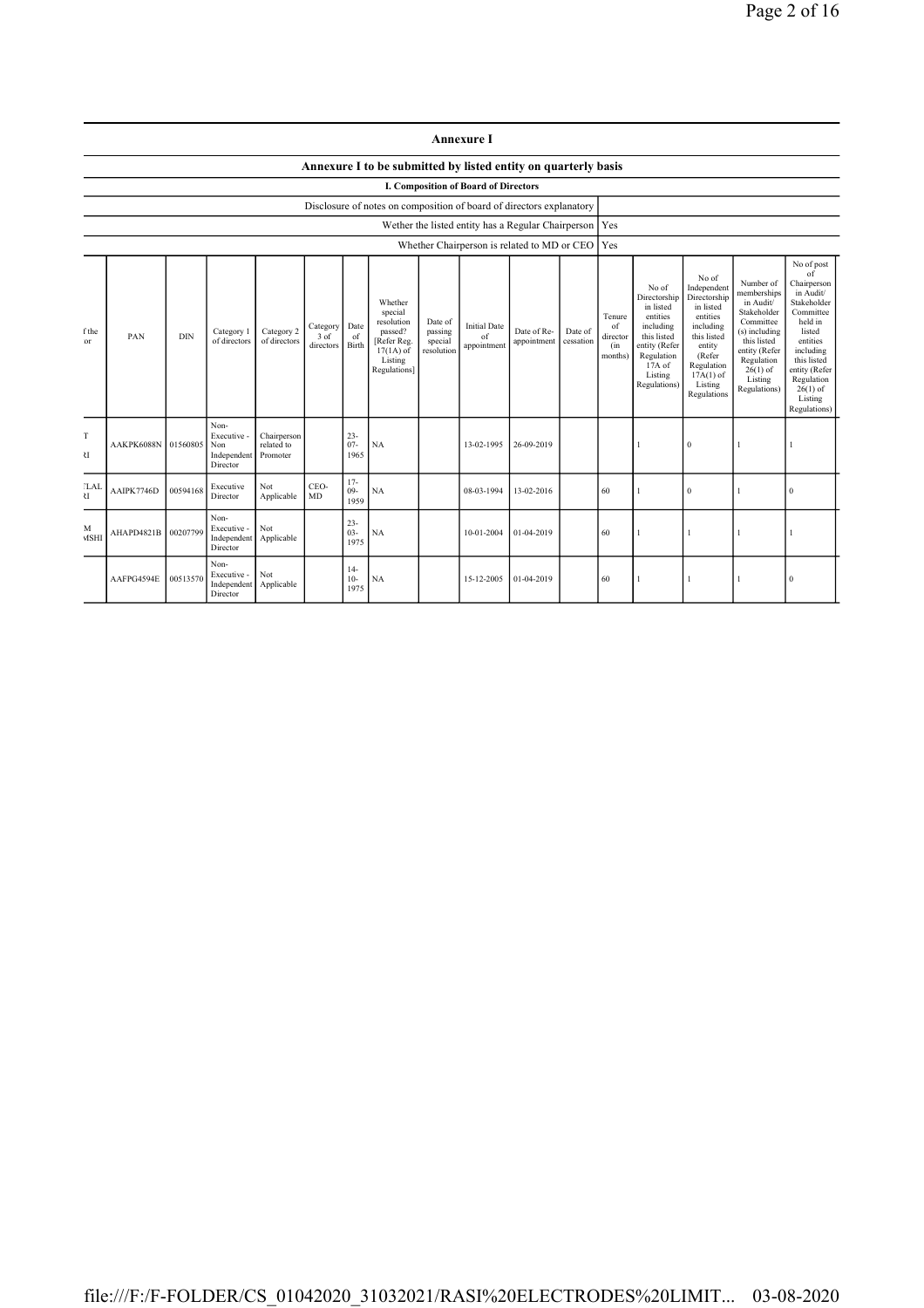|   |                           | <b>I. Composition of Board of Directors</b> |                     |            |                                                       |                                 |                                    |                         |                                                                                                      |                                             |                                          |                            |                      |                                            |                                                                                                                                                  |                                                                                                                                                                      |                                                                                             |
|---|---------------------------|---------------------------------------------|---------------------|------------|-------------------------------------------------------|---------------------------------|------------------------------------|-------------------------|------------------------------------------------------------------------------------------------------|---------------------------------------------|------------------------------------------|----------------------------|----------------------|--------------------------------------------|--------------------------------------------------------------------------------------------------------------------------------------------------|----------------------------------------------------------------------------------------------------------------------------------------------------------------------|---------------------------------------------------------------------------------------------|
|   |                           |                                             |                     |            |                                                       |                                 |                                    |                         | Disclosure of notes on composition of board of directors explanatory                                 |                                             |                                          |                            |                      |                                            |                                                                                                                                                  |                                                                                                                                                                      |                                                                                             |
|   |                           |                                             |                     |            |                                                       |                                 |                                    |                         | Wether the listed entity has a Regular Chairperson                                                   |                                             |                                          |                            |                      |                                            |                                                                                                                                                  |                                                                                                                                                                      |                                                                                             |
|   | Title<br>$Sr$ (Mr)<br>Ms) | Name of<br>the<br>Director                  | PAN                 | <b>DIN</b> | Category 1<br>of directors                            | Category<br>$2$ of<br>directors | Category Date<br>3 of<br>directors | of<br>Birth             | Whether<br>special<br>resolution<br>passed?<br>[Refer Reg.<br>$17(1A)$ of<br>Listing<br>Regulations] | Date of<br>passing<br>special<br>resolution | <b>Initial Date</b><br>of<br>appointment | Date of Re-<br>appointment | Date of<br>cessation | Tenure<br>of<br>director<br>(in<br>months) | No of<br>Directorship<br>in listed<br>entities<br>including<br>this listed<br>entity (Refer<br>Regulation<br>$17A$ of<br>Listing<br>Regulations) | No of<br>Independent<br>Directorship<br>in listed<br>entities<br>including<br>this listed<br>entity<br>(Refer<br>Regulation<br>$17A(1)$ of<br>Listing<br>Regulations | Nun<br>memb<br>in/<br>Stake<br>Com<br>$(s)$ in<br>this<br>entity<br>Reg<br>26<br>Li<br>Regu |
| 5 | Mrs                       | <b>PAYAL</b><br><b>JAIN</b>                 | ABIPJ8138M          | 07181548   | Non-<br>Executive -<br>Non<br>Independent<br>Director | Not<br>Applicable               |                                    | $30-$<br>$06 -$<br>1985 | NA                                                                                                   |                                             | 31-03-2015                               | 26-09-2018                 |                      |                                            |                                                                                                                                                  | $\mathbf{0}$                                                                                                                                                         | $\Omega$                                                                                    |
| 6 | Mrs                       | <b>AASHIKA</b><br><b>KUMARI</b>             | APSPA5542G 08455410 |            | Non-<br>Executive -<br>Independent<br>Director        | Not<br>Applicable               |                                    | $07 -$<br>$06-$<br>1991 | NA                                                                                                   |                                             | 30-05-2019                               | 26-09-2019                 |                      | 60                                         |                                                                                                                                                  |                                                                                                                                                                      |                                                                                             |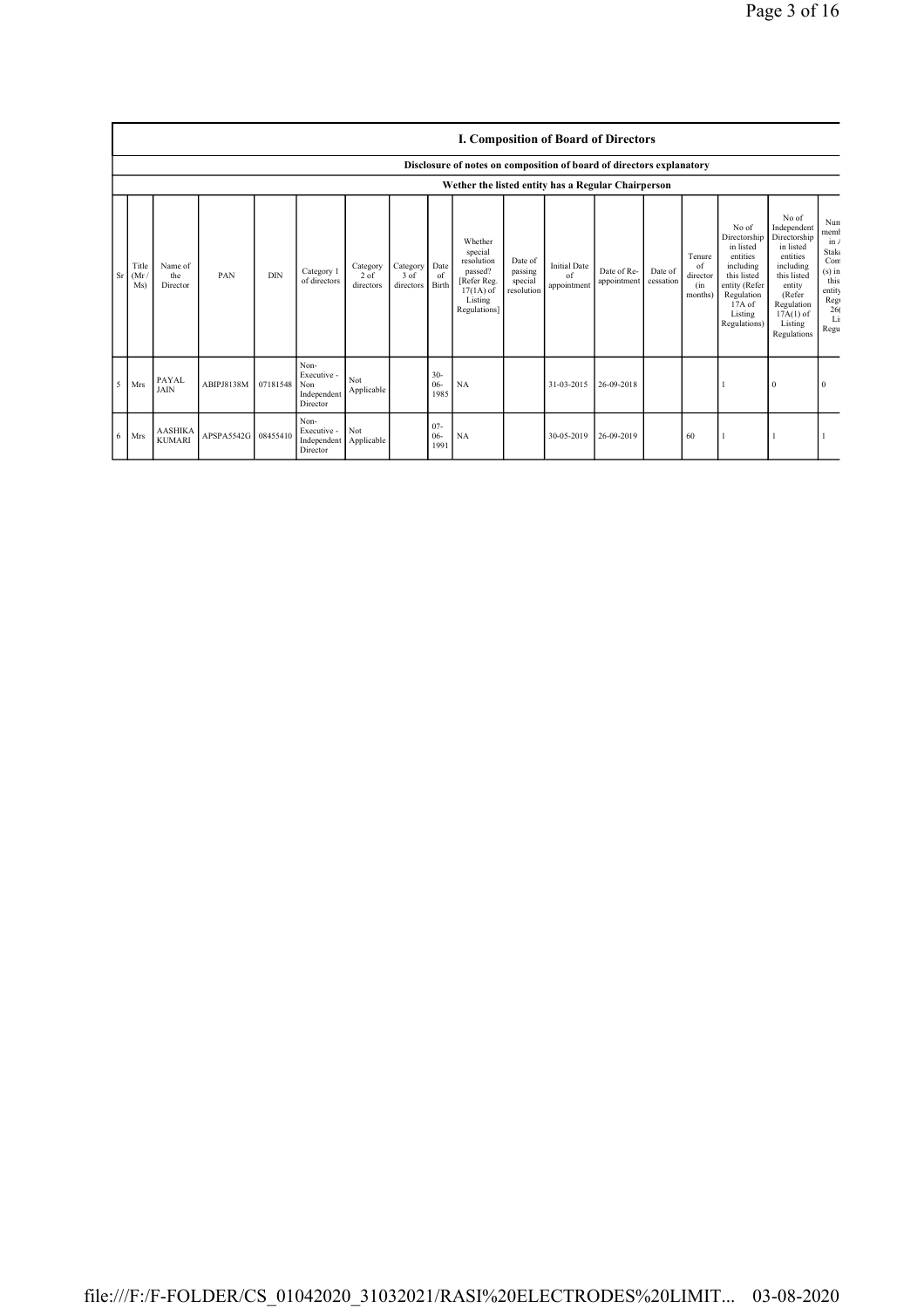|                | <b>Audit Committee Details</b> |                                         |                                                    |                            |                        |                      |         |  |  |  |
|----------------|--------------------------------|-----------------------------------------|----------------------------------------------------|----------------------------|------------------------|----------------------|---------|--|--|--|
|                |                                |                                         |                                                    |                            |                        |                      |         |  |  |  |
| <b>Sr</b>      | DIN<br>Number                  | Name of Committee<br>members            | Category 1 of directors                            | Category 2 of<br>directors | Date of<br>Appointment | Date of<br>Cessation | Remarks |  |  |  |
|                | 00207799                       | <b>HITESH M</b><br><b>DHARAMSHI</b>     | Non-Executive -<br><b>Independent Director</b>     | Chairperson                | 14-11-2014             |                      |         |  |  |  |
| $\overline{2}$ | 01560805                       | <b>B RANJIT KUMAR</b><br><b>KOTHARI</b> | Non-Executive - Non<br><b>Independent Director</b> | Member                     | 14-11-2014             |                      |         |  |  |  |
|                | 00513570                       | AJAY GOYAL                              | Non-Executive -<br><b>Independent Director</b>     | Member                     | 14-11-2014             |                      |         |  |  |  |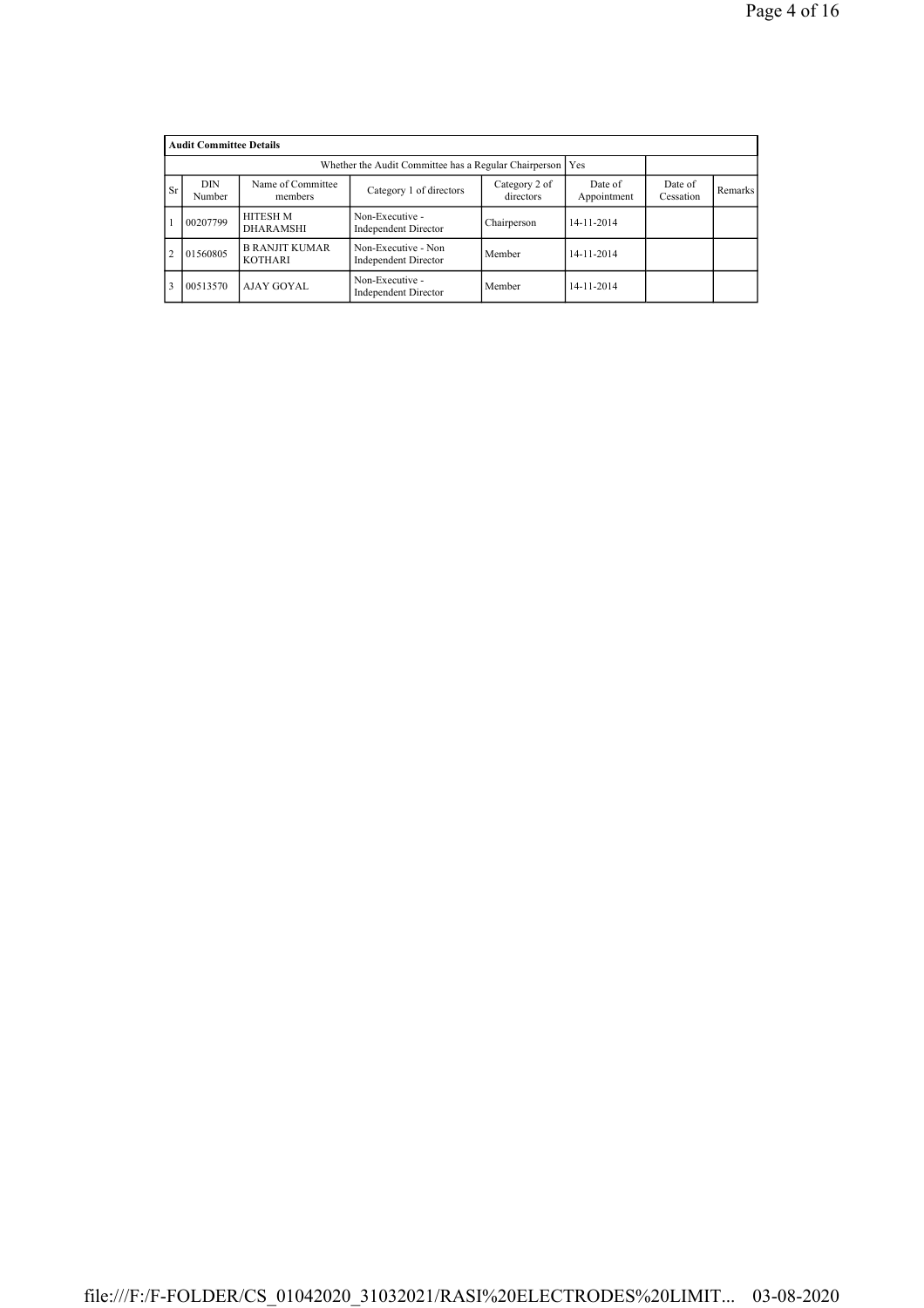|                | Nomination and remuneration committee                                           |                                         |                                                    |                      |            |  |  |  |  |  |
|----------------|---------------------------------------------------------------------------------|-----------------------------------------|----------------------------------------------------|----------------------|------------|--|--|--|--|--|
|                | Whether the Nomination and remuneration committee has a Regular Chairperson Yes |                                         |                                                    |                      |            |  |  |  |  |  |
| <b>Sr</b>      | DIN<br>Number                                                                   | Name of Committee<br>members            | Date of<br>Appointment                             | Date of<br>Cessation | Remarks    |  |  |  |  |  |
|                | 00513570                                                                        | AJAY GOYAL                              | Non-Executive - Independent<br>Director            | Chairperson          | 14-11-2014 |  |  |  |  |  |
| $\overline{2}$ | 01560805                                                                        | <b>B RANJIT KUMAR</b><br><b>KOTHARI</b> | Non-Executive - Non<br><b>Independent Director</b> | Member               | 14-11-2014 |  |  |  |  |  |
| 3              | 08455410                                                                        | AASHIKA KUMARI                          | Non-Executive - Independent<br>Director            | Member               | 30-05-2019 |  |  |  |  |  |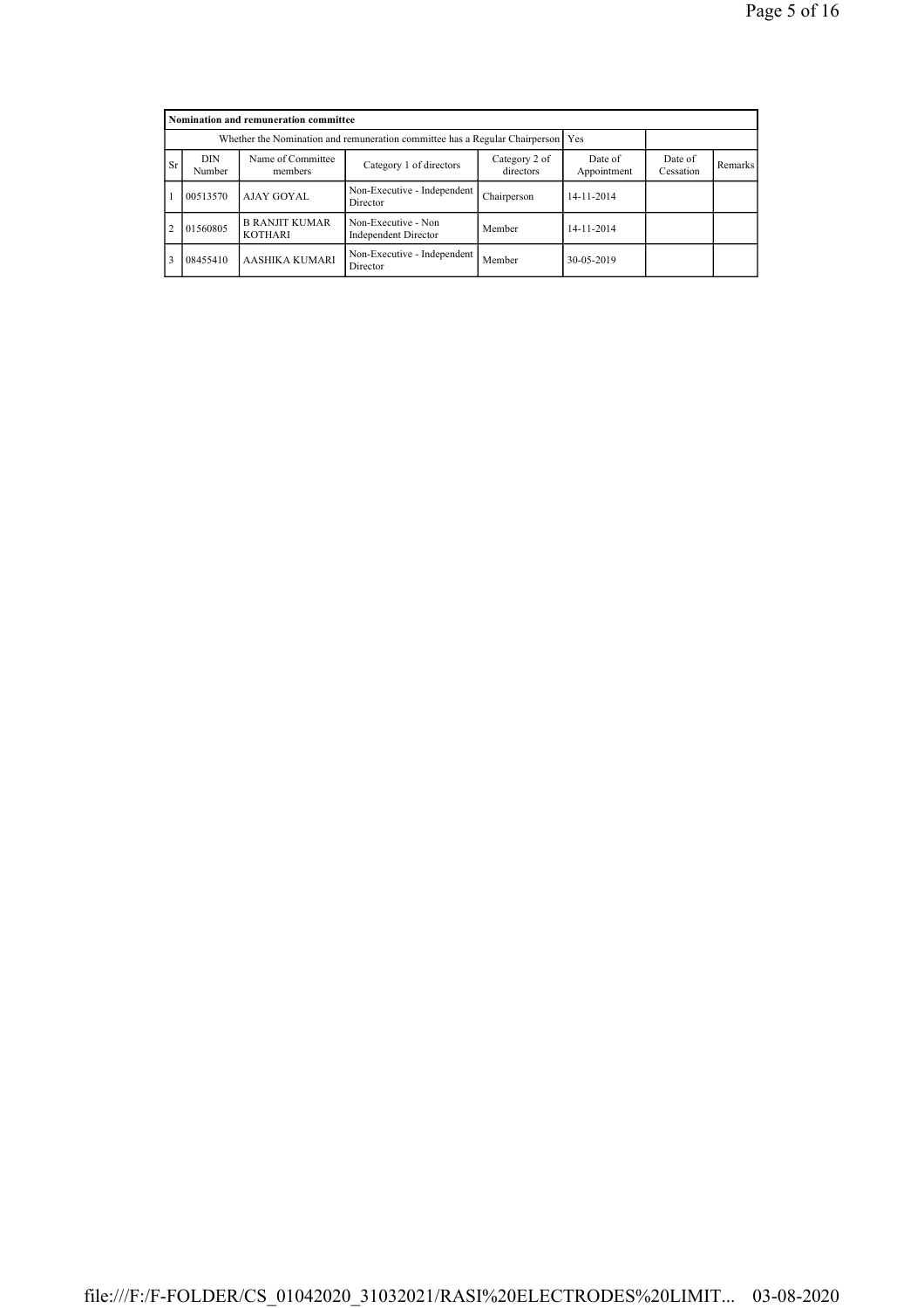|                | <b>Stakeholders Relationship Committee</b> |                                                                                 |                                             |             |            |  |  |  |  |  |
|----------------|--------------------------------------------|---------------------------------------------------------------------------------|---------------------------------------------|-------------|------------|--|--|--|--|--|
|                |                                            | Whether the Stakeholders Relationship Committee has a Regular Chairperson   Yes |                                             |             |            |  |  |  |  |  |
| <b>Sr</b>      | DIN<br>Number                              | Date of<br>Cessation                                                            | Remarks                                     |             |            |  |  |  |  |  |
|                | 01560805                                   | <b>B RANJIT KUMAR</b><br><b>KOTHARI</b>                                         | Non-Executive - Non<br>Independent Director | Chairperson | 14-11-2014 |  |  |  |  |  |
| $\overline{2}$ | 00594168                                   | <b>B POPATLAL</b><br><b>KOTHARI</b>                                             | <b>Executive Director</b>                   | Member      | 14-11-2014 |  |  |  |  |  |
| 3              | 08455410                                   | AASHIKA KUMARI                                                                  | Non-Executive - Independent<br>Director     | Member      | 30-05-2019 |  |  |  |  |  |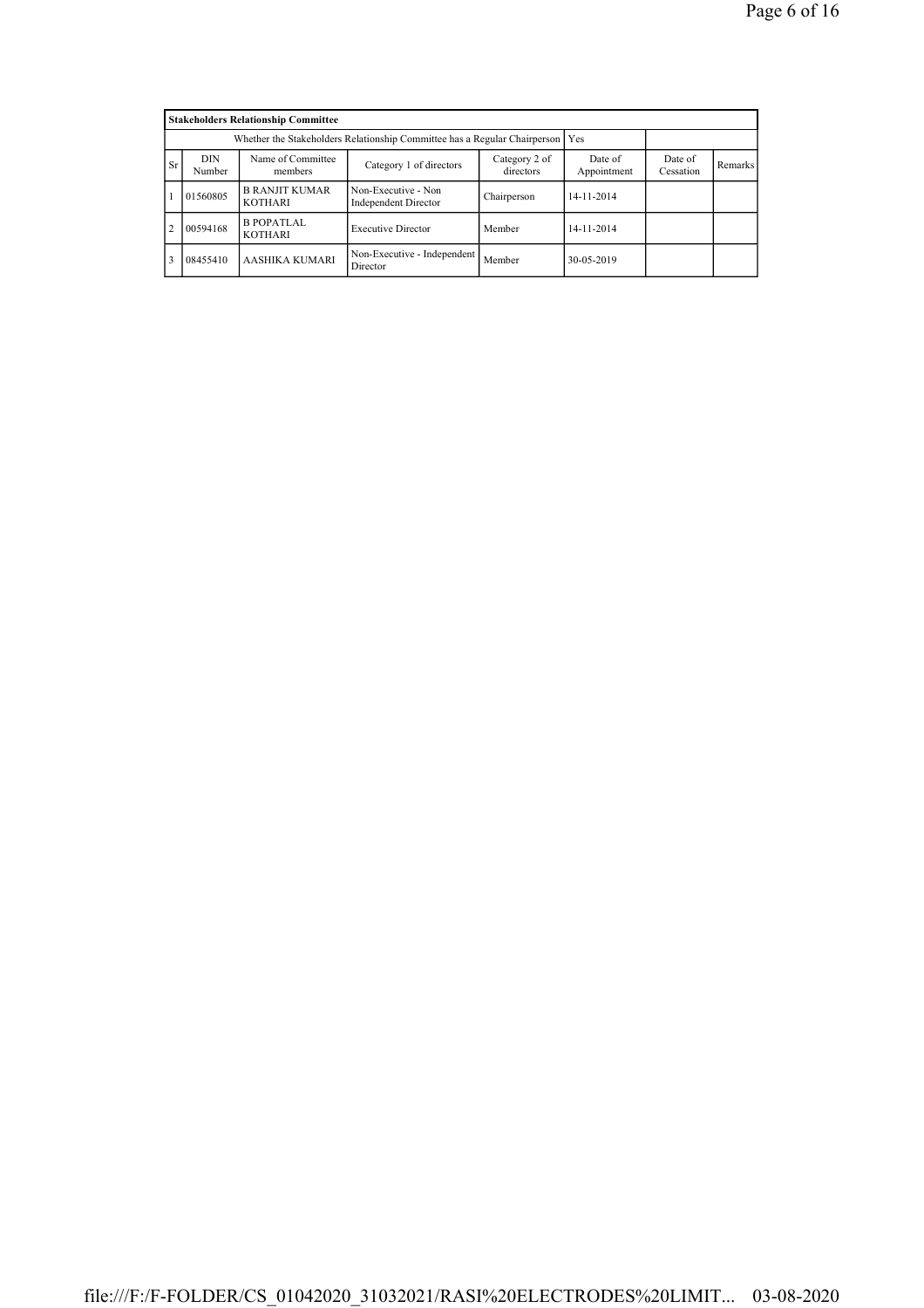| <b>Risk Management Committee</b> |               |                                                                 |                            |                            |                        |                      |         |  |
|----------------------------------|---------------|-----------------------------------------------------------------|----------------------------|----------------------------|------------------------|----------------------|---------|--|
|                                  |               | Whether the Risk Management Committee has a Regular Chairperson |                            |                            |                        |                      |         |  |
| <sup>Sr</sup>                    | DIN<br>Number | Name of Committee<br>members                                    | Category 1 of<br>directors | Category 2 of<br>directors | Date of<br>Appointment | Date of<br>Cessation | Remarks |  |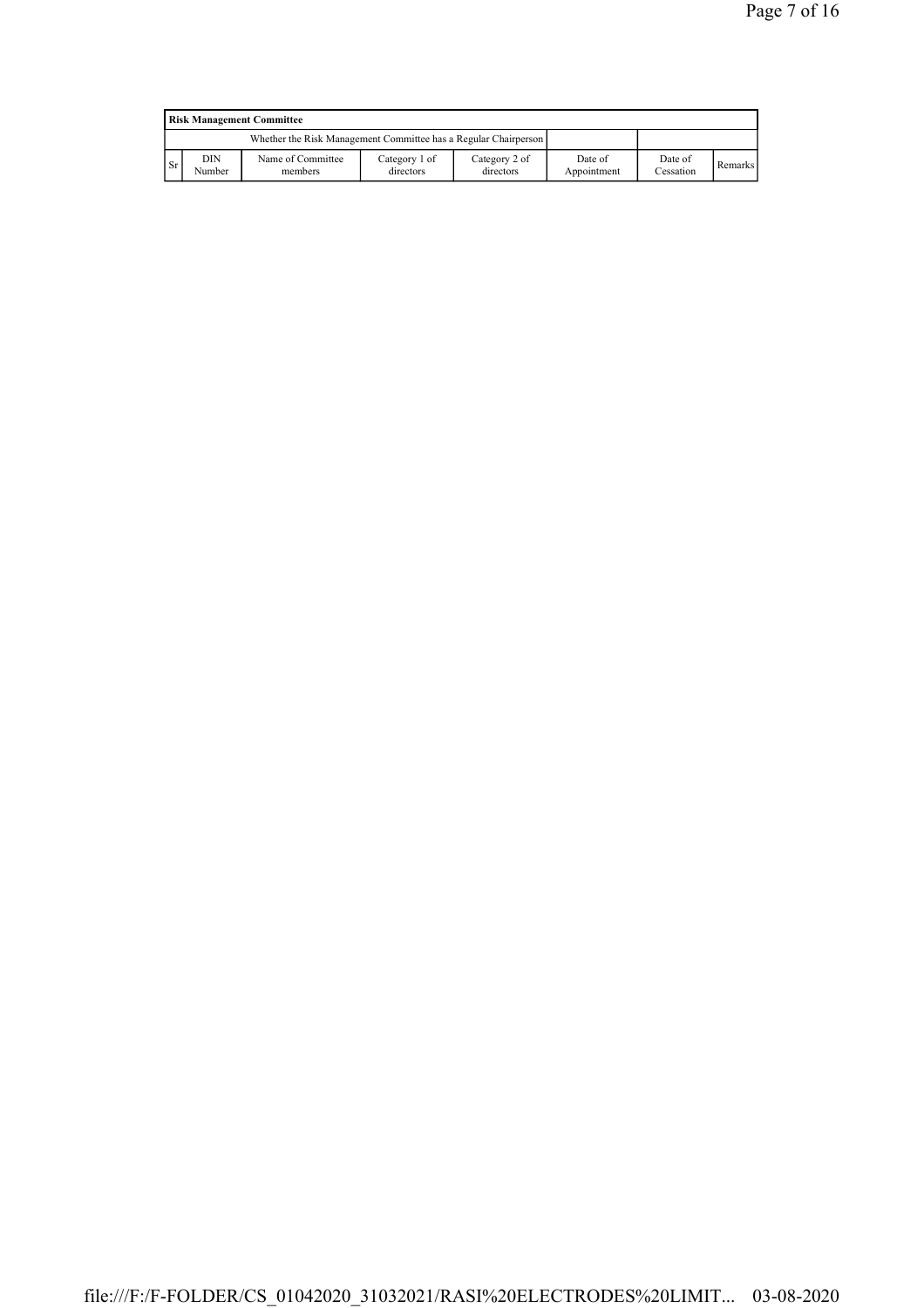|           | Corporate Social Responsibility Committee                                            |                              |                            |                            |                        |                      |                |  |  |
|-----------|--------------------------------------------------------------------------------------|------------------------------|----------------------------|----------------------------|------------------------|----------------------|----------------|--|--|
|           | Whether the Corporate Social Responsibility Committee has a Regular Chairperson   No |                              |                            |                            |                        |                      |                |  |  |
| <b>Sr</b> | DIN<br>Number                                                                        | Name of Committee<br>members | Category 1 of<br>directors | Category 2 of<br>directors | Date of<br>Appointment | Date of<br>Cessation | <b>Remarks</b> |  |  |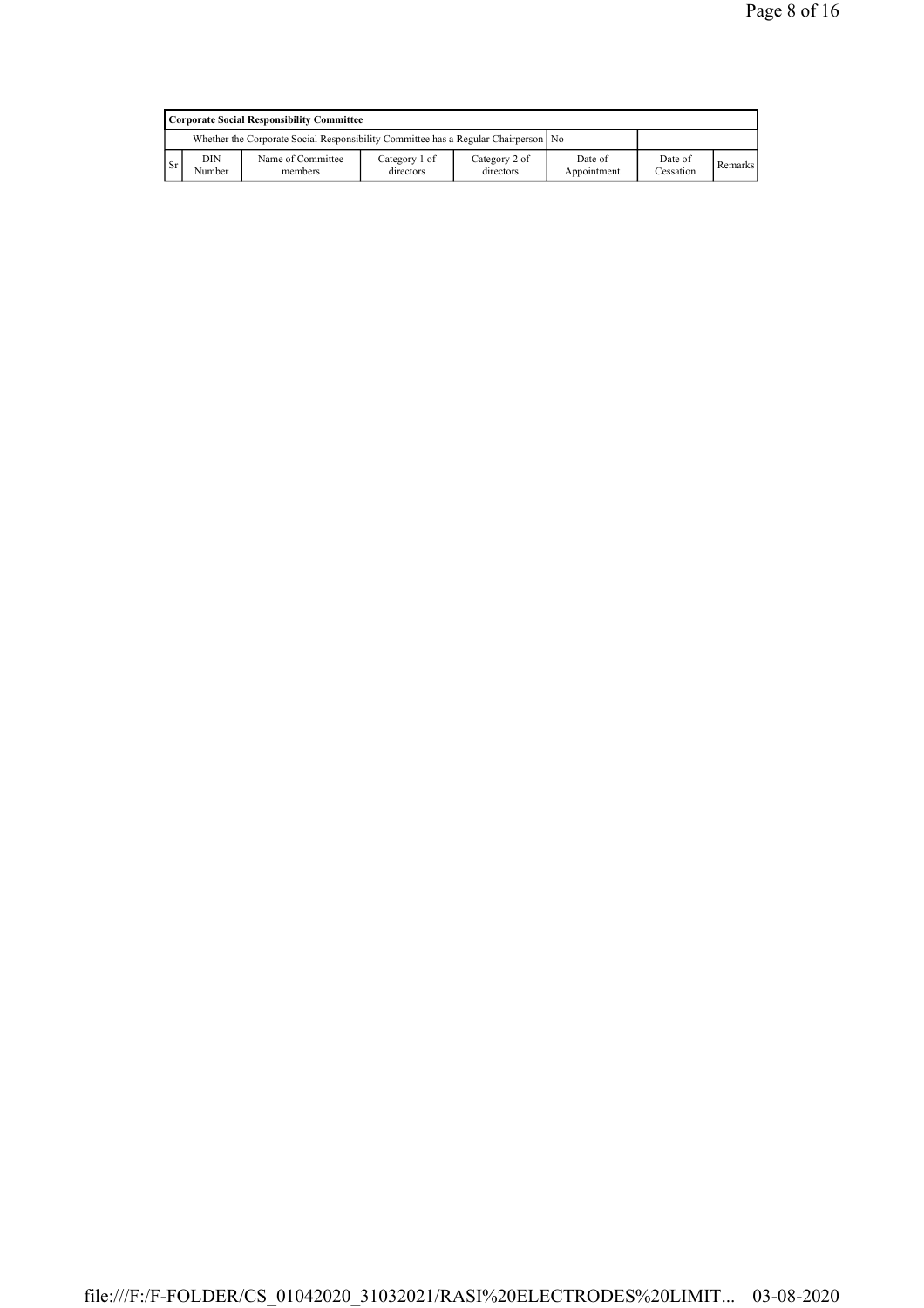|                | <b>Other Committee</b> |                              |                                                |                                                |                            |         |
|----------------|------------------------|------------------------------|------------------------------------------------|------------------------------------------------|----------------------------|---------|
| Sr             | <b>DIN</b><br>Number   | Name of Committee<br>members | Name of other committee                        | Category 1 of directors                        | Category 2 of<br>directors | Remarks |
|                | 00207799               | HITESH M<br><b>DHARAMSHI</b> | <b>INDEPENDENT DIRECTORS</b><br><b>MEETING</b> | Non-Executive -<br><b>Independent Director</b> | Member                     |         |
| $\mathfrak{D}$ | 00513570               | AJAY GOYAL                   | <b>INDEPENDENT DIRECTORS</b><br><b>MEETING</b> | Non-Executive -<br><b>Independent Director</b> | Member                     |         |
|                | 08455410               | AASHIKA KUMARI               | <b>INDEPENDENT DIRECTORS</b><br><b>MEETING</b> | Non-Executive -<br><b>Independent Director</b> | Member                     |         |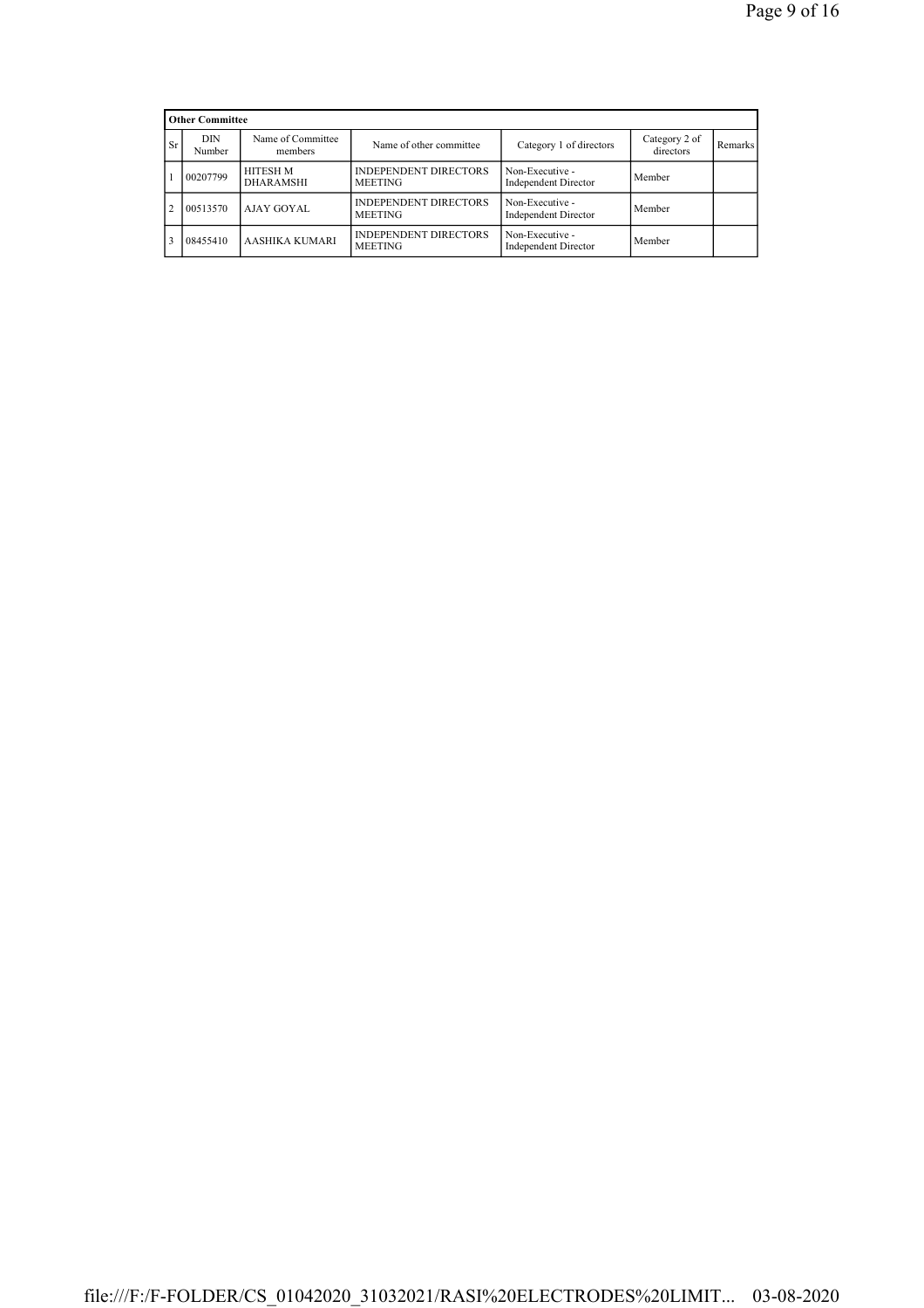|                | <b>Annexure 1</b>                                                   |                                                             |                                                                      |                                    |                                                     |                                           |                                                           |  |  |
|----------------|---------------------------------------------------------------------|-------------------------------------------------------------|----------------------------------------------------------------------|------------------------------------|-----------------------------------------------------|-------------------------------------------|-----------------------------------------------------------|--|--|
|                | <b>Annexure 1</b>                                                   |                                                             |                                                                      |                                    |                                                     |                                           |                                                           |  |  |
|                | <b>III. Meeting of Board of Directors</b>                           |                                                             |                                                                      |                                    |                                                     |                                           |                                                           |  |  |
|                | Disclosure of notes on meeting of<br>board of directors explanatory |                                                             |                                                                      |                                    |                                                     |                                           |                                                           |  |  |
| Sr             | $Date(s)$ of<br>meeting (if any)<br>in the previous<br>quarter      | Date(s) of<br>meeting (if any)<br>in the current<br>quarter | Maximum gap<br>between any two<br>consecutive (in<br>number of days) | Notes for not<br>providing<br>Date | Whether<br>requirement of<br>Quorum met<br>(Yes/No) | Number of<br><b>Directors</b><br>present* | No. of Independent<br>Directors attending<br>the meeting* |  |  |
|                | 12-02-2020                                                          |                                                             |                                                                      |                                    | Yes                                                 | 6                                         |                                                           |  |  |
| $\overline{2}$ | 05-03-2020                                                          |                                                             | 21                                                                   |                                    | Yes                                                 |                                           | C                                                         |  |  |
|                |                                                                     | 30-06-2020                                                  | 116                                                                  |                                    | Yes                                                 |                                           |                                                           |  |  |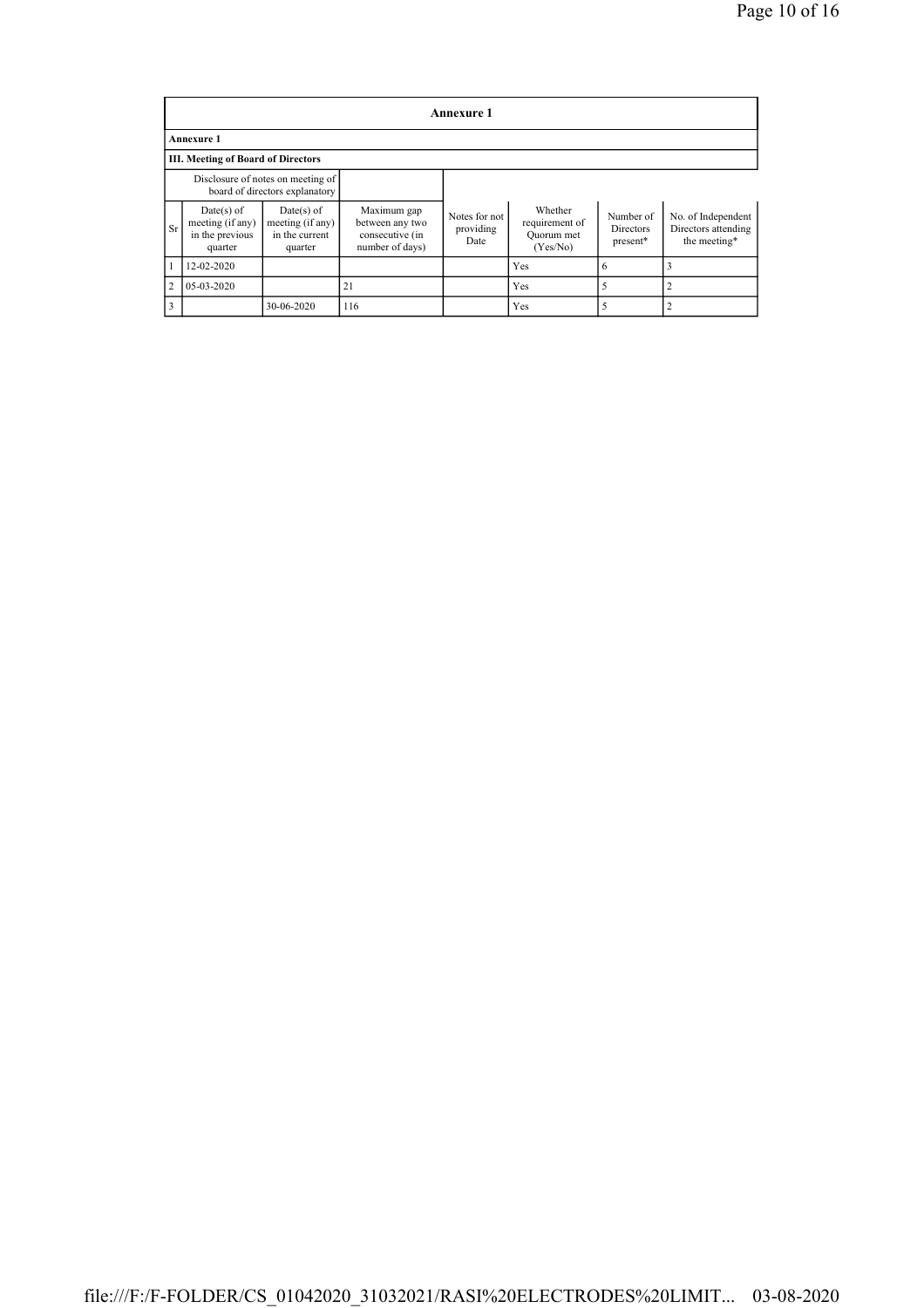|                | <b>Annexure 1</b>                           |                                                                                                               |                                                                      |                               |                                       |                                                          |                                           |                                                                        |  |
|----------------|---------------------------------------------|---------------------------------------------------------------------------------------------------------------|----------------------------------------------------------------------|-------------------------------|---------------------------------------|----------------------------------------------------------|-------------------------------------------|------------------------------------------------------------------------|--|
|                | <b>IV. Meeting of Committees</b>            |                                                                                                               |                                                                      |                               |                                       |                                                          |                                           |                                                                        |  |
|                |                                             |                                                                                                               |                                                                      |                               |                                       | Disclosure of notes on meeting of committees explanatory |                                           |                                                                        |  |
| Sr             | Name of<br>Committee                        | $Date(s)$ of meeting<br>(Enter dates of<br>Previous quarter and<br>Current quarter in<br>chronological order) | Maximum gap<br>between any two<br>consecutive (in<br>number of days) | Name of<br>other<br>committee | Reson for<br>not<br>providing<br>date | Whether<br>requirement of<br>Quorum met<br>(Yes/No)      | Number of<br><b>Directors</b><br>present* | No. of<br>Independent<br><b>Directors</b><br>attending the<br>meeting* |  |
| $\mathbf{1}$   | Audit<br>Committee                          | 12-02-2020                                                                                                    |                                                                      |                               |                                       | Yes                                                      | 3                                         | 2                                                                      |  |
| $\overline{c}$ | Audit<br>Committee                          | 30-06-2020                                                                                                    | 138                                                                  |                               |                                       | Yes                                                      | $\overline{c}$                            |                                                                        |  |
| 3              | Nomination and<br>remuneration<br>committee | $11 - 02 - 2020$                                                                                              |                                                                      |                               |                                       | Yes                                                      | 3                                         | $\overline{2}$                                                         |  |
| $\overline{4}$ | Stakeholders<br>Relationship<br>Committee   | 12-02-2020                                                                                                    | $\theta$                                                             |                               |                                       | Yes                                                      | 3                                         |                                                                        |  |
| 5              | Stakeholders<br>Relationship<br>Committee   | 30-06-2020                                                                                                    | 138                                                                  |                               |                                       | Yes                                                      | 3                                         |                                                                        |  |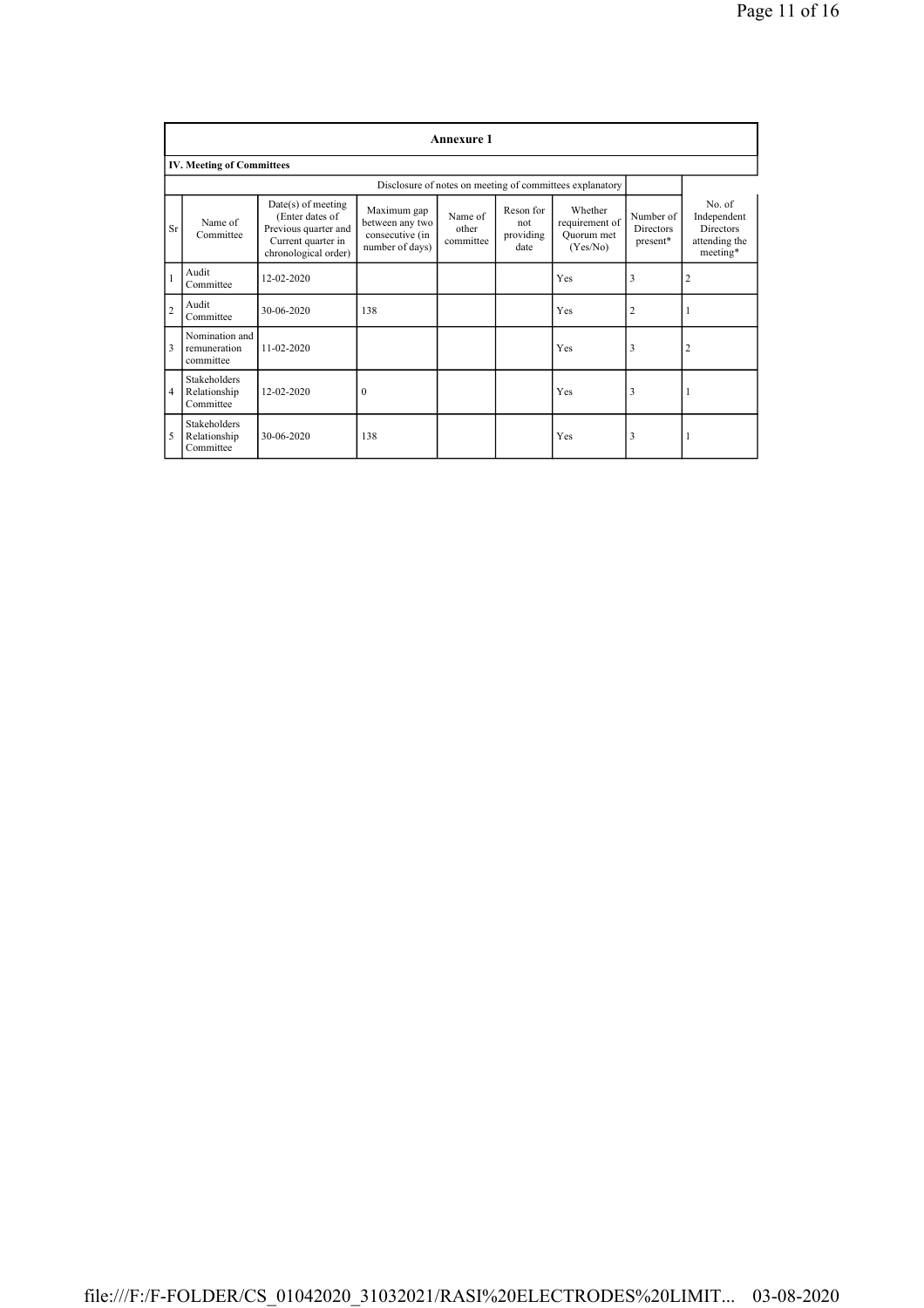|                | Annexure 1                                                                                                        |           |  |  |  |  |  |  |
|----------------|-------------------------------------------------------------------------------------------------------------------|-----------|--|--|--|--|--|--|
|                | V. Related Party Transactions                                                                                     |           |  |  |  |  |  |  |
|                | If status is "No" details of non-<br>Compliance status<br>Subject<br>(Yes/No/NA)<br>compliance may be given here. |           |  |  |  |  |  |  |
|                | Whether prior approval of audit committee obtained                                                                | Yes       |  |  |  |  |  |  |
| $\overline{2}$ | Whether shareholder approval obtained for material RPT                                                            | Yes       |  |  |  |  |  |  |
| 3              | Whether details of RPT entered into pursuant to omnibus approval<br>have been reviewed by Audit Committee         | <b>NA</b> |  |  |  |  |  |  |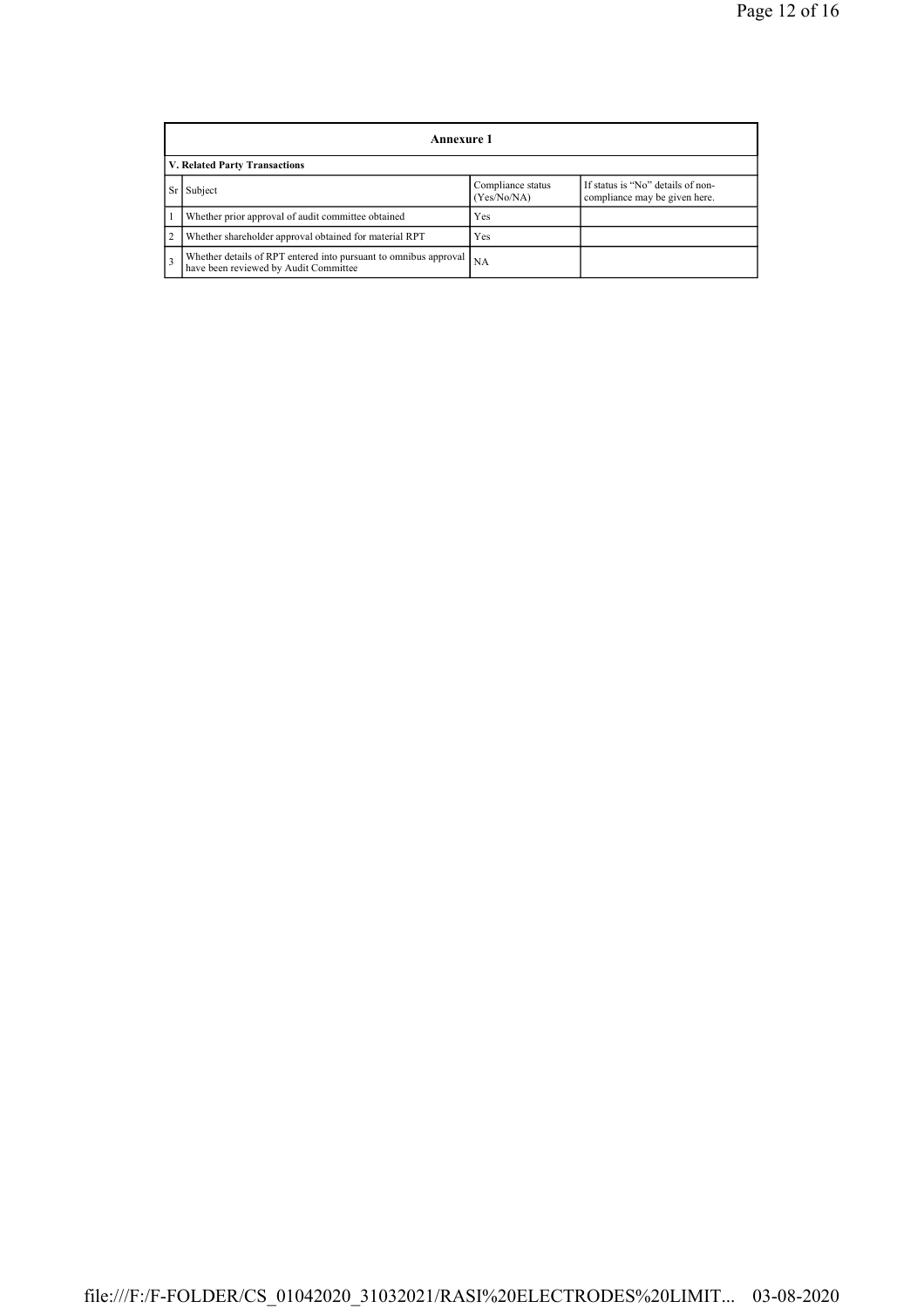| Annexure 1              |                                                                                                                                                                                                                 |                               |  |  |
|-------------------------|-----------------------------------------------------------------------------------------------------------------------------------------------------------------------------------------------------------------|-------------------------------|--|--|
| <b>VI. Affirmations</b> |                                                                                                                                                                                                                 |                               |  |  |
|                         | Sr Subject                                                                                                                                                                                                      | Compliance status<br>(Yes/No) |  |  |
|                         | The composition of Board of Directors is in terms of SEBI (Listing obligations and disclosure requirements)<br>Regulations, 2015                                                                                | Yes                           |  |  |
| $\overline{c}$          | The composition of the following committees is in terms of SEBI(Listing obligations and disclosure<br>requirements) Regulations, 2015 a. Audit Committee                                                        | Yes                           |  |  |
| $\overline{\mathbf{3}}$ | The composition of the following committees is in terms of SEBI(Listing obligations and disclosure<br>requirements) Regulations, 2015. b. Nomination & remuneration committee                                   | Yes                           |  |  |
| $\overline{4}$          | The composition of the following committees is in terms of SEBI(Listing obligations and disclosure<br>requirements) Regulations, 2015. c. Stakeholders relationship committee                                   | Yes                           |  |  |
| 5                       | The composition of the following committees is in terms of SEBI(Listing obligations and disclosure<br>requirements) Regulations, 2015. d. Risk management committee (applicable to the top 500 listed entities) | <b>NA</b>                     |  |  |
| 6                       | The committee members have been made aware of their powers, role and responsibilities as specified in SEBI<br>(Listing obligations and disclosure requirements) Regulations, 2015.                              | Yes                           |  |  |
| $\overline{7}$          | The meetings of the board of directors and the above committees have been conducted in the manner as specified<br>in SEBI (Listing obligations and disclosure requirements) Regulations, 2015.                  | Yes                           |  |  |
| 8                       | This report and/or the report submitted in the previous quarter has been placed before Board of Directors.                                                                                                      | Yes                           |  |  |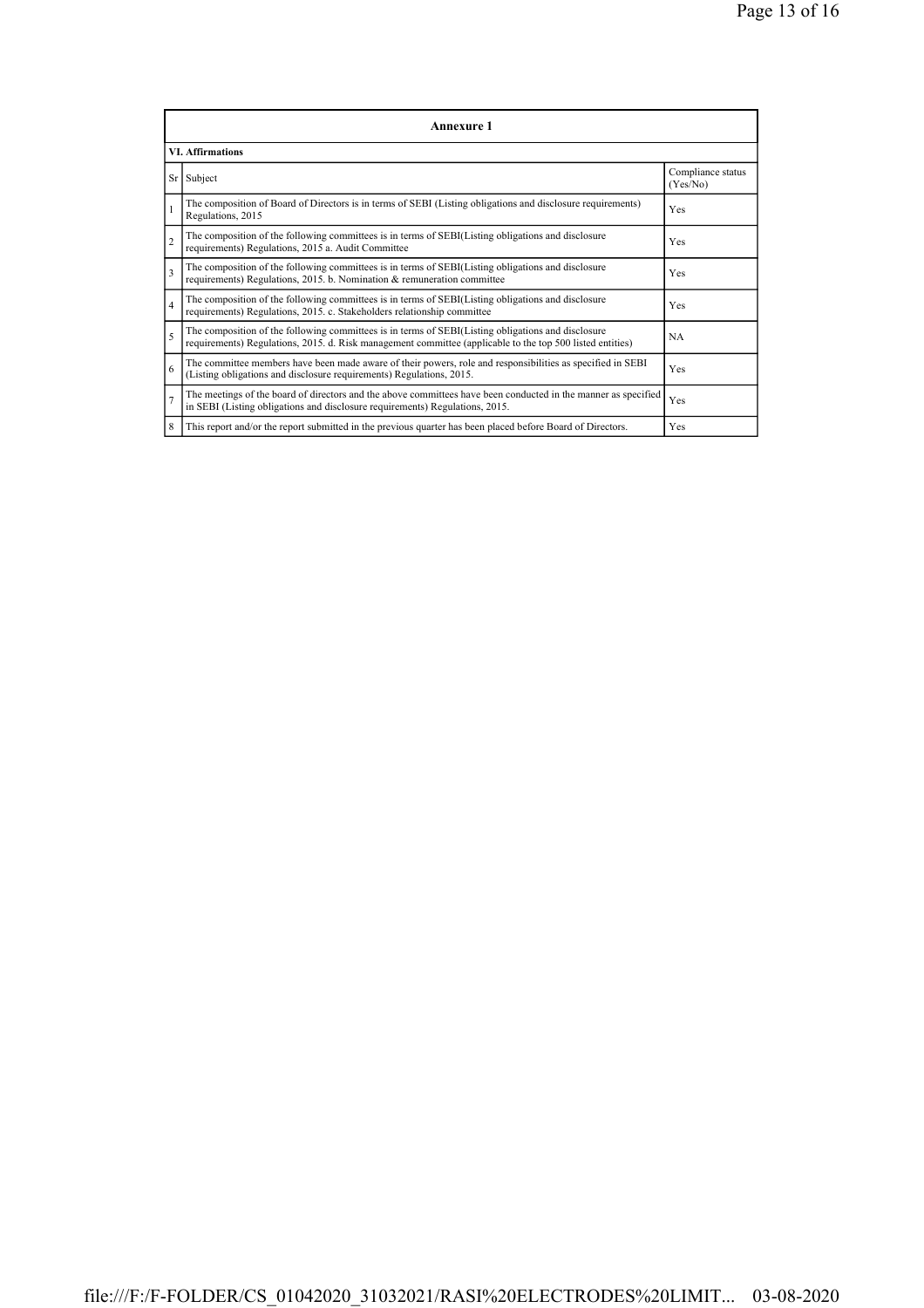| <b>Annexure 1</b> |                   |                           |
|-------------------|-------------------|---------------------------|
| <b>Sr</b>         | Subject           | Compliance status         |
|                   | Name of signatory | <b>B POPATLAL KOTHARI</b> |
|                   | Designation       | Managing Director         |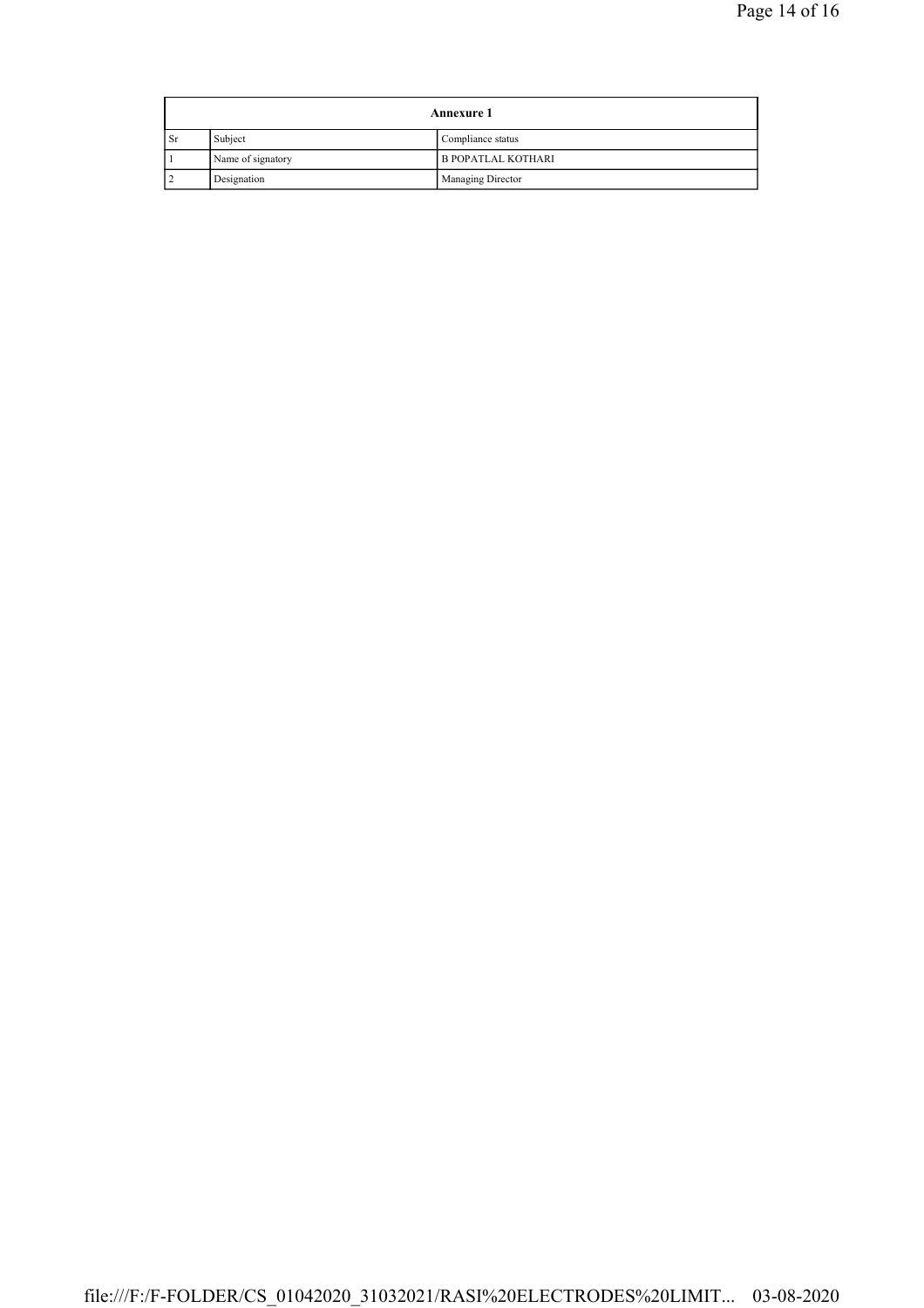| <b>Signatory Details</b> |                           |
|--------------------------|---------------------------|
| Name of signatory        | <b>B POPATLAL KOTHARI</b> |
| Designation of person    | Managing Director         |
| Place                    | <b>CHENNAI</b>            |
| Date                     | 13-07-2020                |